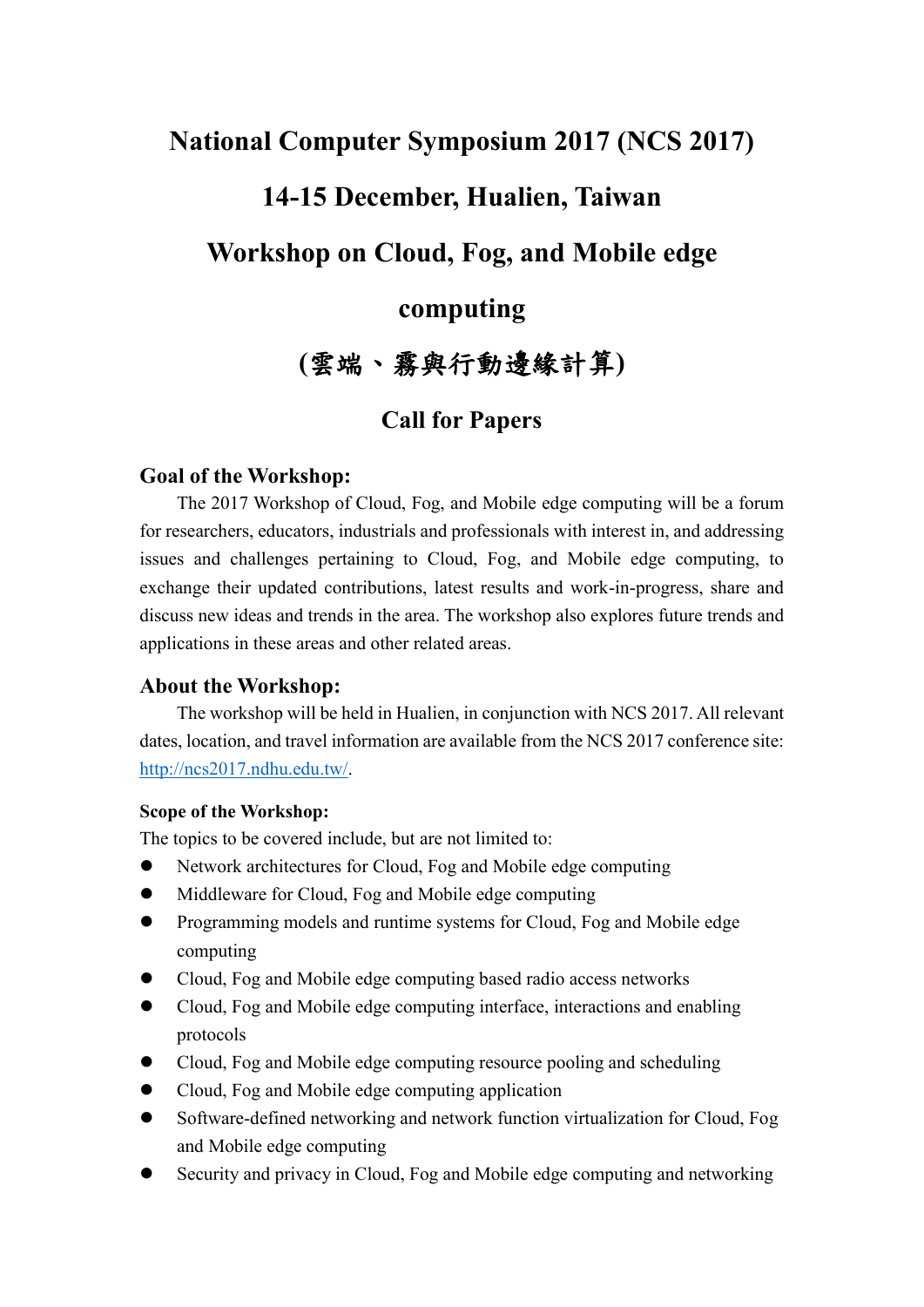Challenges and requirements of Cloud, Fog and Mobile edge in the context of IoT and 5G

#### **Paper submission guidelines:**

Before submission, authors should carefully read over the submission guidelines. All papers must be submitted in an electronic format according to the workshop proceedings style. All relevant paper format, requirements, and date are available from the NCS 2017 conference site: [http://ncs2017.ndhu.edu.tw/.](http://ncs2017.ndhu.edu.tw/)

#### **Organisation:**

#### **Chairs**:

Ren-Huang Huang (National Chung Cheng University, Taiwan 中正大學)

#### **Co-Chairs**:

Robert, Ching-Hsien Hsu (Chung Hua University, Taiwan 中華大學) Min-Xiou Chen (National Dong Hwa University, Taiwan 東華大學)

#### **Honorary General Chair**:

Chu-Sing, Yang (President of Taiwan Association of Cloud Computing, 台灣雲端計 算學會)

#### **Program Committee**:

(in alphabetical order of members' surnames) Yao-Chung Chang (National Tai Tung University, Taiwan 台東大學) Yue-Shan Chang (National Taipei University, Taiwan 台北大學) Yuh-Shyan Chen (National Taipei University, Taiwan 台北大學) Tzung-Shi Chen (National University of Tainan, Taiwan 台南大學) Jerry Chou (National Tsing Hua University, Taiwan 清華大學) Der-Jiunn Deng (National Changhua University of Education, Taiwan 彰化師範大 學) Nen-Fu Huang (National Tsing Hua University, Taiwan 清華大學) Patrick Hung (University of Ontario Institute of Technology, Canada 安大略省科技 大學) Ce-Kuen Shieh (National Cheng Kung University, Taiwan 成功大學) Ben Jang (National Chengchi University, Taiwan 政治大學) He Li (Muroran Institute of Technology, Japan 室蘭工業大學) Kuan-Chou Lai (National Taichung University of Education, Taiwan 台中教育大學) Chung-Nan Lee (National Sun Yat-sen University, Taiwan 中山大學) Narn-Yih Lee (Southern Taiwan University of Science and Technology, Taiwan 南台